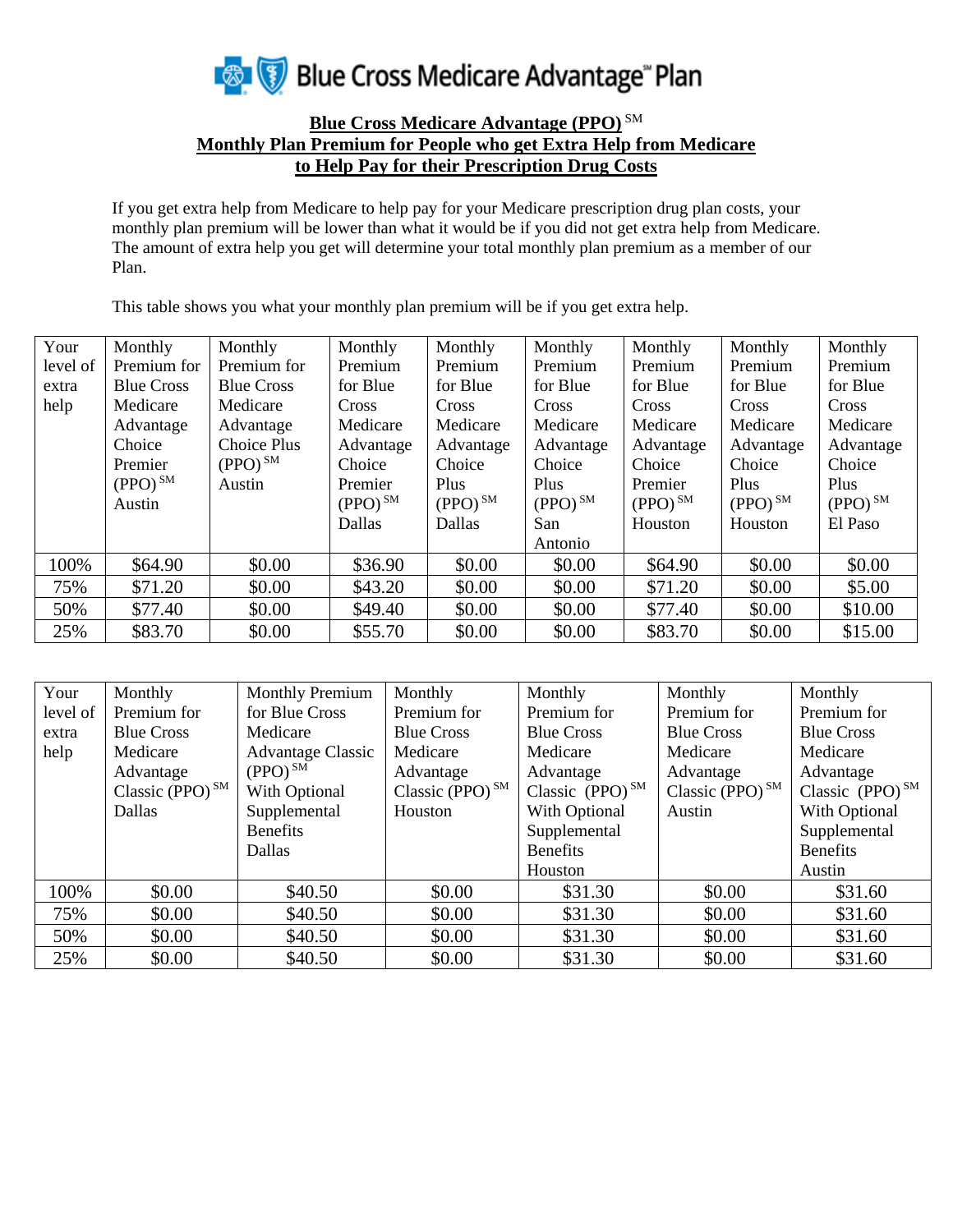

| Your  | Monthly           | Monthly               | Monthly           | Monthly               | Monthly               | Monthly           | Monthly               |
|-------|-------------------|-----------------------|-------------------|-----------------------|-----------------------|-------------------|-----------------------|
| level | Premium for       | Premium for           | Premium for       | Premium for           | Premium for           | Premium for       | Premium for           |
| of    | <b>Blue Cross</b> | <b>Blue Cross</b>     | <b>Blue Cross</b> | <b>Blue Cross</b>     | <b>Blue Cross</b>     | <b>Blue Cross</b> | <b>Blue Cross</b>     |
| extra | Medicare          | Medicare              | Medicare          | Medicare              | Medicare              | Medicare          | Medicare              |
| help  | Advantage         | Advantage             | Advantage         | Advantage             | Advantage             | Advantage         | Advantage             |
|       | Classic           | Classic (PPO) $^{SM}$ | Classic           | Classic               | Classic (PPO) $^{SM}$ | Classic           | Classic (PPO) $^{SM}$ |
|       | $(PPO)^{SM}$      | with Optional         | $(PPO)^{SM}$      | $(PPO)$ <sup>SM</sup> | with Optional         | $(PPO)^{SM}$      | with Optional         |
|       | San Antonio       | Supplemental          | El Paso           | <b>South Texas</b>    | Supplemental          | North Texas       | Supplemental          |
|       |                   | <b>Benefits</b>       |                   |                       | <b>Benefits</b>       |                   | <b>Benefits</b>       |
|       |                   | San Antonio           |                   |                       | <b>South Texas</b>    |                   | North Texas           |
| 100%  | \$0.00            | \$28.10               | \$0.00            | \$0.00                | \$27.50               | \$0.00            | \$35.40               |
| 75%   | \$0.00            | \$28.10               | \$0.00            | \$0.00                | \$27.50               | \$0.00            | \$35.40               |
| 50%   | \$0.00            | \$28.10               | \$0.00            | \$0.00                | \$27.50               | \$0.00            | \$35.40               |
| 25%   | \$0.00            | \$28.10               | \$0.00            | \$0.00                | \$27.50               | \$0.00            | \$35.40               |

| Your  | Monthly               | Monthly                 | Monthly            | Monthly           | Monthly               | Monthly           | Monthly               |
|-------|-----------------------|-------------------------|--------------------|-------------------|-----------------------|-------------------|-----------------------|
| level | Premium for           | Premium for             | Premium for        | Premium for       | Premium for           | Premium for       | Premium for           |
| of    | <b>Blue Cross</b>     | <b>Blue Cross</b>       | <b>Blue Cross</b>  | <b>Blue Cross</b> | <b>Blue Cross</b>     | <b>Blue Cross</b> | <b>Blue Cross</b>     |
| extra | Medicare              | Medicare                | Medicare           | Medicare          | Medicare              | Medicare          | Medicare              |
| help  | Advantage             | Advantage               | Advantage          | Advantage         | Advantage             | Advantage         | Advantage             |
|       | Classic               | Classic (PPO) $^{SM}$   | Flex (PPO) $^{SM}$ | Classic           | Classic (PPO) $^{SM}$ | Classic           | Classic (PPO) $^{SM}$ |
|       | $(PPO)$ <sup>SM</sup> | with Optional           |                    | $(PPO)^{SM}$      | with Optional         | $(PPO)^{SM}$      | with Optional         |
|       | South East            | Supplemental            |                    | Central           | Supplemental          | Northeast         | Supplemental          |
|       | Texas                 | <b>Benefits</b>         |                    | Texas             | <b>Benefits</b>       | Texas             | <b>Benefits</b>       |
|       |                       | <b>South East Texas</b> |                    |                   | <b>Central Texas</b>  |                   | Northeast Texas       |
| 100%  | \$0.00                | \$32.60                 | \$190.30           | \$0.00            | \$32.50               | \$0.00            | \$36.50               |
| 75%   | \$0.00                | \$32.60                 | \$196.60           | \$0.00            | \$32.50               | \$0.00            | \$36.50               |
| 50%   | \$0.00                | \$32.60                 | \$202.80           | \$0.00            | \$32.50               | \$0.00            | \$36.50               |
| 25%   | \$0.00                | \$32.60                 | \$209.10           | \$0.00            | \$32.50               | \$0.00            | \$36.50               |

\*This does not include any Medicare Part B premium you may have to pay.

Blue Cross Medicare Advantage Plan's premium includes coverage for both medical services and prescription drug coverage.

If you aren't getting extra help, you can see if you qualify by calling:

- 1-800-Medicare of TTY users call 1-877-486-2048 (24 hours a day/7 days a week),
- Your State Medicaid Office, or

.

• The Social Security Administration at 1-800-772-1213. TTY users should call 1-800-325-0778 between 7 a.m. and 7 p.m., Monday through Friday.

If you have any questions, please call Customer Service at 1-877-774-8592, (TTY: 711). We are open 8:00 a.m.- 8:00 p.m., local time, 7 days a week. If you are calling from April 1 through September 30, alternate technologies (for example, voicemail) will be used on weekends and holidays.